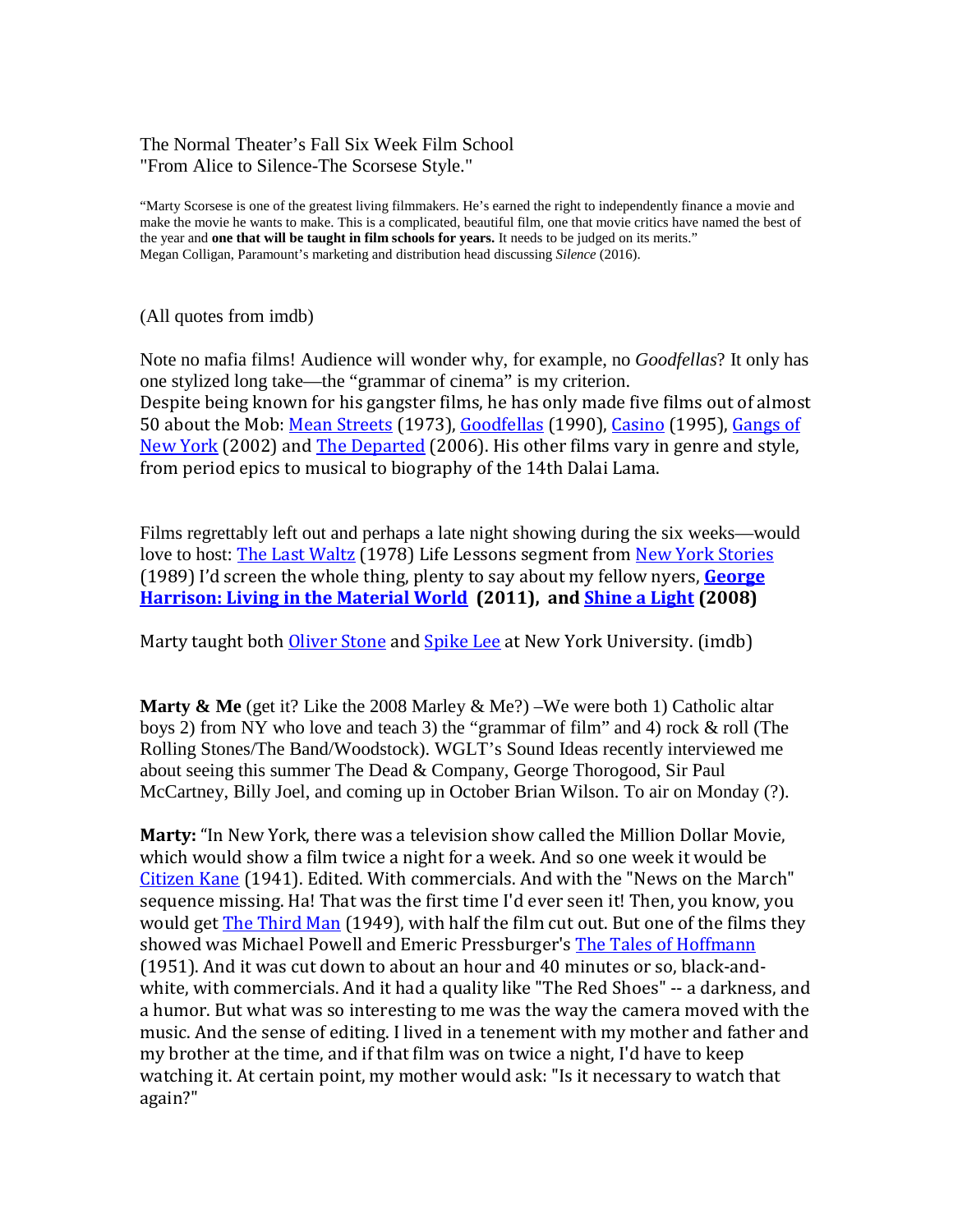### **Billy:** From



*Stylized Moments: Turning Film Style Into Meaning* William McBride, Illinois State University

# **Preface**

# **Turning Film Style Into Meaning**

I began studying films in an unassuming way, I suppose, at an early age as an avid viewer of the New York area WOR-TV's "Million Dollar Movie." In the 1960s the station would play and replay a single film five nights a week (mostly RKO releases—the station's owner), providing me a pre-VHS/DVD/Online opportunity to inexpensively view a film repeatedly at home. Some titles were "classics" like *Gone With The Wind* and *Citizen Kane*, while others were boyhood favorites such as the Japanese monster movie *King Kong vs. Godzilla*. What I most absorbed from this repeated viewing practice, beyond an unschooled taste for some of the principles in Walter Benjamin's "Art in the Age of Mechanical Reproduction," was a sense of the unstoppable, predictable unfolding of time in films (commercial interruptions became part of that flow), an inevitable, ritual-like clockwork whose dramatic principles I later came to identify and admire in the work of Samuel Beckett. And I never lost my WOR-TV inspired pleasure for putting popular films right up there alongside the classics. In fact to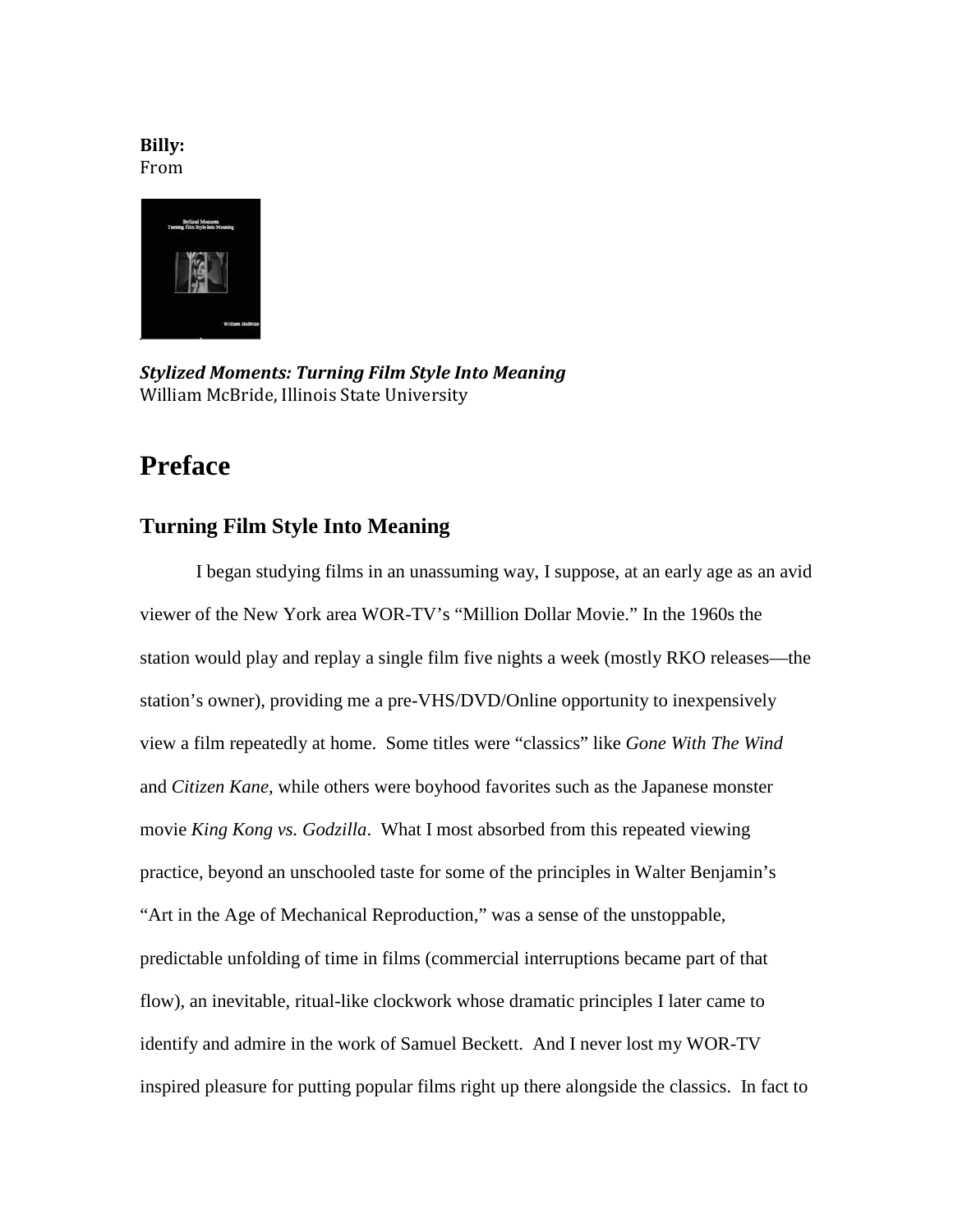establish this populist principle of going against the grain of University art film/foreign film studies, I begin each semester of my online film class with a serious stylistic study of Harold Ramis' 1980 cult comedy classic *Caddyshack* which I analyze in the next chapter."

Marty: [why cinemas are still the best way to see movies] The problem now is that it is everything around the frame that is distracting. Now you can see a film on an iPad. You might be able to push it closer to your [face] in your bedroom, just lock the door and look at it if you can but I do find just glimpsing stuff here or there, even watching a film at home on a big-screen TV, there is still stuff around the room. There's a phone that rings. People go by. It is not the best way. [February 2017]

"At this point, I find that the excitement of a young student or filmmaker can get me excited again. I like showing them things and seeing how their minds open up, seeing the way their response then gets expressed in their own work. (2011) "

[in a 1993 written article for "Premiere"] As a film student in New York in the early 60s, I was fortunate to be exposed to foreign and American classics as well as B movies. I saw film as a learning process, a cross-cultural language that brought people together to share a common experience. I'm still a film student. If I'm not out making films, I'm watching them over and over, painfully aware of how much there is to learn. It would be a shame if future generations did not have the same chance.

"But once [Haig Manoogian](http://www.imdb.com/name/nm1058896?ref_=nmbio_qu_27) started talking about film, I realized that I could put that passion into movies, and then I realized that the Catholic vocation was, in a sense, through the screen for me."

"It's hilarious, the problems that arise when you're on the set. It's really funny because you make a complete fool of yourself. I think I know how to use dissolves, the grammar of cinema. But there's only one place for the camera. That's the right place. Where is the right place? I don't know. You get there somehow."

## **MUSIC**

"When I get frustrated with the commercial playing field of feature films, I go to these [music documentary] movies. I have had the need, more and more, to explore the spiritual or religious. Elements of that find their way into my music films. Music is for me the purest art form. There's a transcendent power to it, to all kinds, to rock 'n' roll. It takes you to another world, you feel it in your body, you feel a change come over you and a desire to live. That's transcendence."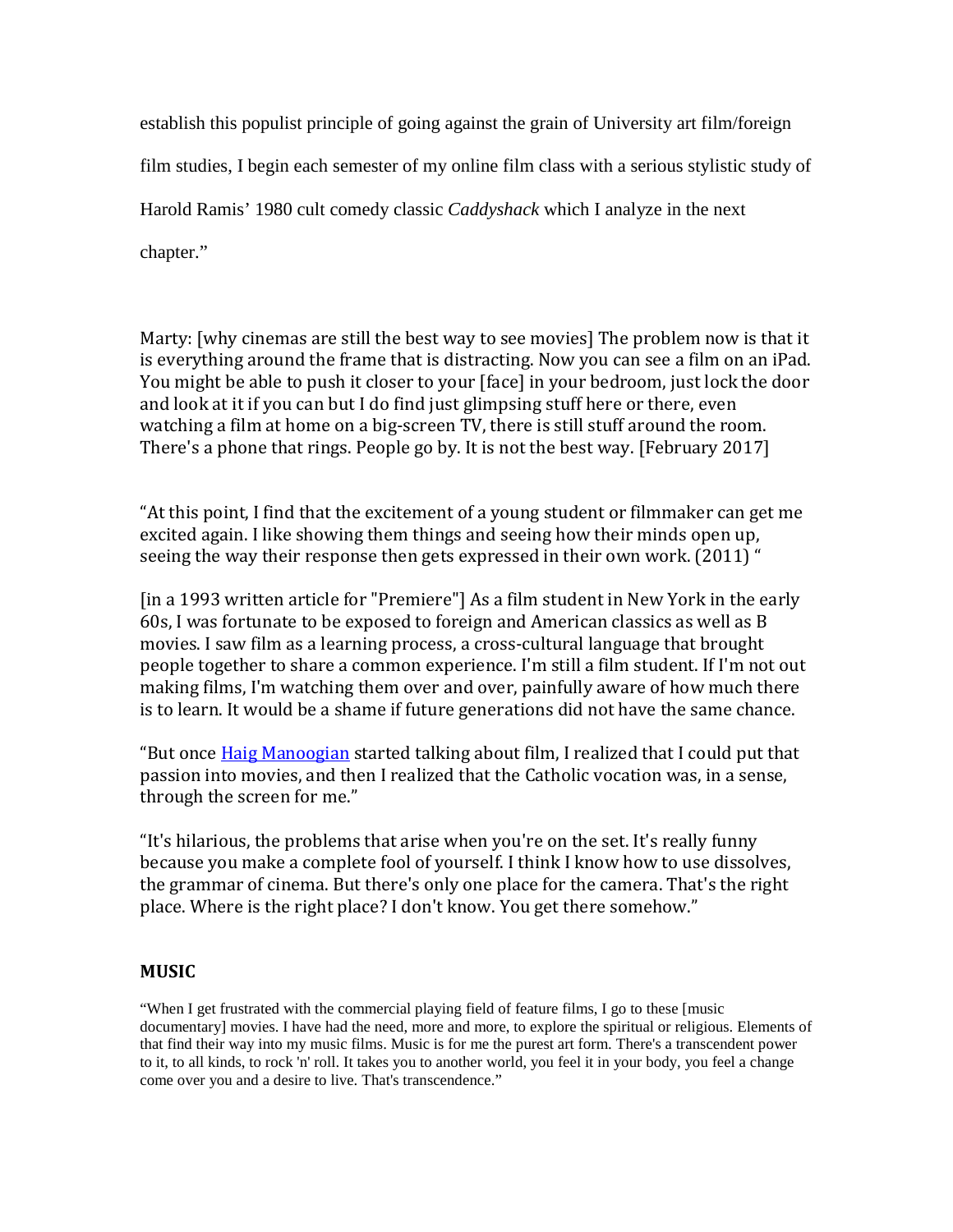**[Eric Clapton](http://www.imdb.com/name/nm0002008?ref_=nmbio_trv_92) gave Martin Scorsese the gold record of the song "Sunshine of Your** Love" as a gift. Martin Scorsese used this song in [Goodfellas](http://www.imdb.com/title/tt0099685?ref_=nmbio_trv_92) (1990).

"Martin Scorsese" song & video King Missile **[Album:](https://www.google.com/search?q=king+missile+martin+scorcese+album&stick=H4sIAAAAAAAAAOPgE-LRT9c3LDYwLSzIM03SUs9OttLPLS3OTNYvSk3OL0rJzEuPT84pLS5JLbJKyywqLlFIzEkqzQUA2P4tPDkAAAA&sa=X&ved=0ahUKEwifvrGwsJPWAhUl6YMKHW-kCy0Q6BMIMCgAMAM) [Happy Hour](https://www.google.com/search?q=King+Missile+Happy+Hour&stick=H4sIAAAAAAAAAOPgE-LRT9c3LDYwLSzIM01S4tLP1TcwzCmKz67SUs9OttLPLS3OTNYvSk3OL0rJzEuPT84pLS5JLbJKyywqLlFIzEkqzQUAbzHuMkUAAAA&sa=X&ved=0ahUKEwifvrGwsJPWAhUl6YMKHW-kCy0QmxMIMSgBMAM)** [Released:](https://www.google.com/search?q=king+missile+martin+scorcese+released&stick=H4sIAAAAAAAAAOPgE-LRT9c3LDYwLSzIM03S0shOttLPLS3OTNYvSk3OL0rJzEuPT84pLS5JLbIqSs1JTSxOVUhJLEkFAF1gatk6AAAA&sa=X&ved=0ahUKEwifvrGwsJPWAhUl6YMKHW-kCy0Q6BMINCgAMAQ) 1992 directed by [George Seminara](https://en.wikipedia.org/w/index.php?title=George_Seminara&action=edit&redlink=1) Sung by John S. Hall as a fan screaming how he wants to violently maul the director [https://www.youtube.com/watch?v=AQKS4\\_Y7QCI&feature=youtu.be](https://www.youtube.com/watch?v=AQKS4_Y7QCI&feature=youtu.be)

AllMusic's Steve Huey: "[King Missile](http://www.allmusic.com/artist/king-missile-mn0000092303) had been the de facto joke band of choice for many an English major" <http://www.allmusic.com/artist/king-missile-mn0000092303/biography>

Six Week Film School is screening two of "the three films he has been trying to make since the mid-1970s, he has done two: [The Last Temptation of Christ](http://www.imdb.com/title/tt0095497?ref_=nmbio_trv_21) (1988) and [Gangs of New York](http://www.imdb.com/title/tt0217505?ref_=nmbio_trv_21) (2002). The third film, a biopic of [Dean Martin](http://www.imdb.com/name/nm0001509?ref_=nmbio_trv_21) called "Dino", has been on hiatus at Warner Brothers since the late 1990s. Scorsese has a very specific all A-list cast in mind, probably why this has yet to be produced. He wants Tom [Hanks](http://www.imdb.com/name/nm0000158?ref_=nmbio_trv_21) to star as Martin, [Jim Carrey](http://www.imdb.com/name/nm0000120?ref_=nmbio_trv_21) to play [Jerry Lewis,](http://www.imdb.com/name/nm0001471?ref_=nmbio_trv_21) [John Travolta](http://www.imdb.com/name/nm0000237?ref_=nmbio_trv_21) to play [Frank](http://www.imdb.com/name/nm0000069?ref_=nmbio_trv_21)  [Sinatra,](http://www.imdb.com/name/nm0000069?ref_=nmbio_trv_21) [Hugh Grant](http://www.imdb.com/name/nm0000424?ref_=nmbio_trv_21) to play [Peter Lawford,](http://www.imdb.com/name/nm0492444?ref_=nmbio_trv_21) and [Adam Sandler](http://www.imdb.com/name/nm0001191?ref_=nmbio_trv_21) to play [Joey Bishop.](http://www.imdb.com/name/nm0084086?ref_=nmbio_trv_21)"

His favorite films include[: Citizen Kane](http://www.imdb.com/title/tt0033467?ref_=nmbio_trv_37) (1941), [The Red Shoes](http://www.imdb.com/title/tt0040725?ref_=nmbio_trv_37) (1948) and The [Leopard](http://www.imdb.com/title/tt0057091?ref_=nmbio_trv_37) (1963).

When he won his Best Director Oscar for **The Departed** (2006), he received the award from legendary directors, [George Lucas,](http://www.imdb.com/name/nm0000184?ref_=nmbio_trv_50) [Francis Ford Coppola,](http://www.imdb.com/name/nm0000338?ref_=nmbio_trv_50) and [Steven](http://www.imdb.com/name/nm0000229?ref_=nmbio_trv_50)  [Spielberg.](http://www.imdb.com/name/nm0000229?ref_=nmbio_trv_50) The four were part of the "New Hollywood" movement of the 1970s and combined have nine Academy Awards and 38 nominations.

## **INFLUENCE**

"I think I was eight years old when I first saw [Michael Powell](http://www.imdb.com/name/nm0003836?ref_=nmbio_qu_48) and Emeric [Pressburger](http://www.imdb.com/name/nm0696247?ref_=nmbio_qu_48)'s [The Red Shoes](http://www.imdb.com/title/tt0040725?ref_=nmbio_qu_48) (1948) and it had a very strong impact on me for many reasons: the nature of the storytelling; the images; the editing; the camera movements; the use of music - and the color. And then I saw [Stairway to Heaven](http://www.imdb.com/title/tt0038733?ref_=nmbio_qu_48) (1946) on a black-and-white television, and [Hour of Glory](http://www.imdb.com/title/tt0041886?ref_=nmbio_qu_48) (1949), again on TV, one afternoon when I was home sick from school."

As a teenager in the Bronx, Scorsese frequently rented [Michael Powell](http://www.imdb.com/name/nm0003836?ref_=nmbio_trv_51)'s [The Tales of](http://www.imdb.com/title/tt0044103?ref_=nmbio_trv_51)  [Hoffmann](http://www.imdb.com/title/tt0044103?ref_=nmbio_trv_51) (1951) from a store that only had one copy of the reels. When this was not available the owner told him, "that Romero kid has it", referring to George A. [Romero](http://www.imdb.com/name/nm0001681?ref_=nmbio_trv_51) who was also a huge fan of the film. Today, both directors cite the film as a major influence.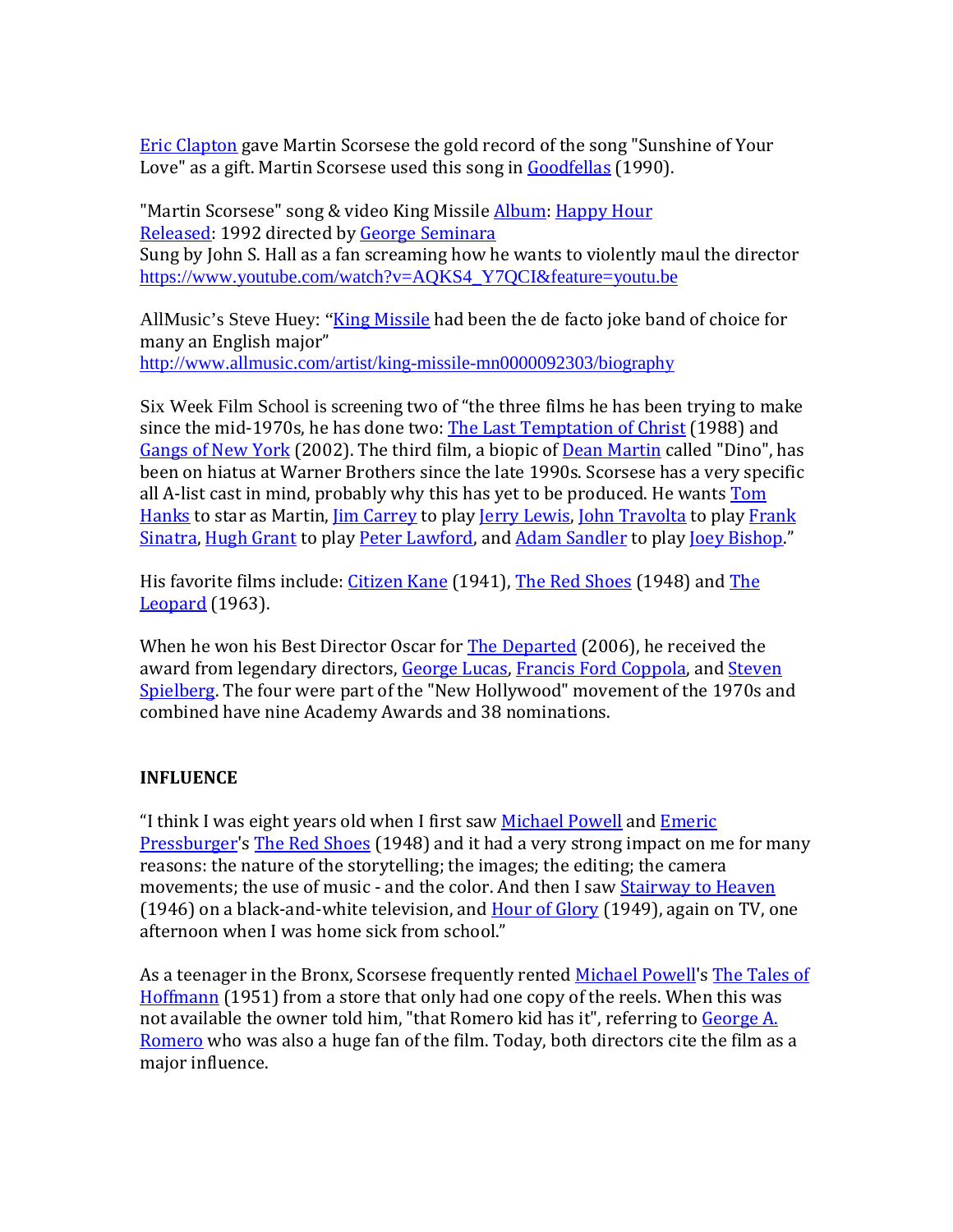On [Inside the Actors Studio](http://www.imdb.com/title/tt0169455?ref_=nmbio_trv_67) (1994), he said the directors that inspired him the most are [John Cassavetes,](http://www.imdb.com/name/nm0001023?ref_=nmbio_trv_67) [Orson Welles,](http://www.imdb.com/name/nm0000080?ref_=nmbio_trv_67) [John Ford,](http://www.imdb.com/name/nm0000406?ref_=nmbio_trv_67) [Federico Fellini,](http://www.imdb.com/name/nm0000019?ref_=nmbio_trv_67) [Elia Kazan,](http://www.imdb.com/name/nm0001415?ref_=nmbio_trv_67) [Roberto](http://www.imdb.com/name/nm0744023?ref_=nmbio_trv_67)  [Rossellini,](http://www.imdb.com/name/nm0744023?ref_=nmbio_trv_67) [Michael Powell](http://www.imdb.com/name/nm0003836?ref_=nmbio_trv_67) and [Emeric Pressburger.](http://www.imdb.com/name/nm0696247?ref_=nmbio_trv_67)

[John Boulting](http://www.imdb.com/name/nm0099589?ref_=tt_ov_dr)'s [The Magic Box](http://www.imdb.com/title/tt0043769?ref_=nmbio_trv_72) (1951) was the film that created the biggest impression on him and made him think he could do filmmaking himself. "Now old, ill, poor, and largely forgotten, William Freise-Greene was once very different. As young and handsome William Green he changed his name to include his first wife's so that it sounded more impressive for the photographic portrait work he was so good at. But he was also an inventor and his search for a way to project moving pictures became an obsession that ultimately changed the life of all those he loved."

The first movie he saw at the cinema wa[s Duel in the Sun](http://www.imdb.com/title/tt0038499?ref_=nmbio_trv_66) (1946), he was age 4. The film that had the greatest influence on him is **Duel in the Sun** (1946).

"L['Avventura](http://www.imdb.com/title/tt0053619?ref_=nmbio_qu_39) (1960) gave me one of the most profound shocks I've ever had at the movies, greater even than **Breathless** (1960) or [Hiroshima Mon Amour](http://www.imdb.com/title/tt0052893?ref_=nmbio_qu_39) (1959). Or [La Dolce Vita](http://www.imdb.com/title/tt0053779?ref_=nmbio_qu_39) (1960). At the time there were two camps, the people who liked the [\[Federico Fellini\]](http://www.imdb.com/name/nm0000019?ref_=nmbio_qu_39) film and the ones who liked "L'Avventura". I knew I was firmly on [\[Michelangelo Antonioni](http://www.imdb.com/name/nm0000774?ref_=nmbio_qu_39)'s side of the line, but if you'd asked me at the time, I'm not sure I would have been able to explain why. I loved Fellini's pictures and I admired "La Dolce Vita", but I was challenged by "L'Avventura". Fellini's film moved me and entertained me, but Antonioni's film changed my perception of cinema, and the world around me, and made both seem limitless. I was mesmerized by "L'Avventura" and by Antonioni's subsequent films, and it was the fact that they were unresolved in any conventional sense that kept drawing me back. They posed mysterie--or rather the mystery, of who we are, what we are, to each other, to ourselves, to time. You could say that Antonioni was looking directly at the mysteries of the soul. That's why I kept going back. I wanted to keep experiencing these pictures, wandering through them. I still do."

Other than his short films and documentaries, all his film from 1972 to 1990 were shot in Widescreen aspect ratio (1.85:1) and all his film from 1992 onward were shot in CinemaScope aspect ratio (2.35:1).

According to lifelong collaborator [Thelma Schoonmaker,](http://www.imdb.com/name/nm0774817?ref_=nmbio_trv_73) Marty's favorite facet of the filmmaking process is the editing.

"My whole life has been movies and religion. That's it. Nothing else."

[on **The Departed** (2006)] "It's the only movie of mine with a plot."